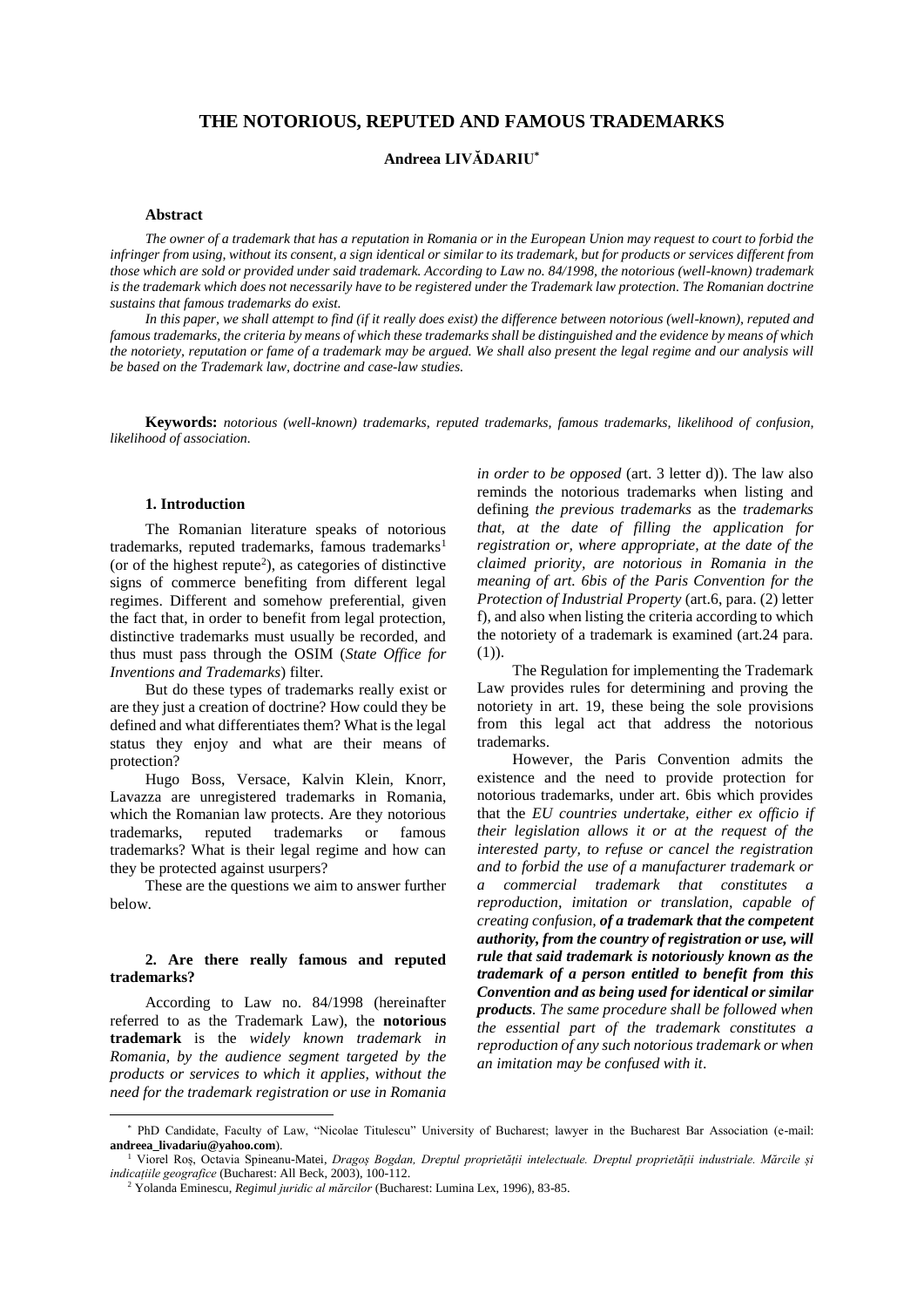Concerning the **reputed trademark**, the Trademark Law neither defines it nor mentions it in any way, but it does speak of the registered trademarks reputation, namely of trademarks which "have a reputation", of "the Community trademark reputation" and the "previous trademark reputation" (art. 6 para. (3) and (4) letter a), art. 36 para. (2) letter c), art. 90 para. (2) letter c)). The published literature<sup>3</sup>, however, defined reputed trademark as being the "*trademark known by a significant part of the audience targeted by the products and services for which the trademark is registered*", according to the same authors "a significant part of the audience targeted", meaning something more than insignificant, but less than a "widely known trademark", such as the notorious trademark.

Not only is **the famous trademark** not defined, but it is not even mentioned in any way by either the Law or the Paris Convention. It is, however, accepted by the doctrine, according to the French model, as the trademark "*known by most of the general public, not only in France, but abroad as well and which acquired autonomous value, independent of the product or service which it usually designates"*<sup>4</sup> .

It was also said that the famous trademark (or of the highest repute) would be the one that gained world fame and this feature would justify the need to be protected, including when an identical or similar sign would be registered for different products or services.<sup>5</sup>

In our opinion, neither the reputed trademark nor the famous trademark have any independent existence; therefore we cannot classify the trademarks (depending on the degree of distinctiveness) in notorious, reputed and famous trademarks.

We shall present below the arguments regarding the inexistence of the reputed trademark as a standalone trademark.

Rigorously analysing the provisions of art. 6 para. (3) and (4) and art. 36 para. (2) letter c), we shall notice that **the Romanian Trademark Law neither establishes, nor protects the "reputed trademark", but establishes and protects the** *reputation* **of the registered trademark, whether it is notorious or not,** as an attribute, a quality, a feature gained through usage and recognition by the audience targeted by the products and services the trademark designates and which distinguishes it from other trademarks.

The law claims that a trademark is refused upon registration or, if registered, is liable to be cancelled if it is identical or similar to *a previous Community trademark* (art. 6 para. (3)) or to *a previous trademark registered in Romania* (art. 6 para. (4)) and if it is intended for products or services which are not similar to those for which the previous mark was registered, when the previous Community trademark/previous

trademark registered in Romania enjoys a reputation in the European Union/in Romania and if:

- in the case of the previous Community trademark, **an unfair advantage were obtained from the** *distinctive character* **or** *the reputation* **of the Community trademark**, from the subsequent trademark use.

- in the case of the previous trademark registered in Romania, **an unfair advantage were obtained from the** *distinctive character* **or** *the reputation* **of the previous trademark** or **if the use were** *detrimental for the distinctive character* **or** *for the reputation of the previous trademark*, from the subsequent trademark use.

In relation to the provisions mentioned above, it should be taken into consideration that, according to art. 6 para. (2) letter f), earlier trademarks are trademarks that, on the date of submitting the application for registration or, where appropriate, on the date of the claimed priority, are notorious in Romania, in the meaning of art. 6bis of the Paris Convention.

Also, art. 36 of the Trademark Law, governing the counterfeiting action, entitles the trademark owner to ask the competent court to prohibit third parties from using, in their commercial activities, without its consent, a sign that is identical or similar to the trademark, for products or services different from those for which the trademark is registered, when the latter **has acquired** *a reputation* **in Romania and if the unlawful usage of the sign were detrimental to the distinctive character of the trademark or**  *detrimental to its reputation* (para. (2) letter c)).

In conjunction with the legal texts mentioned, we may conclude that the Trademark Law provides protection for the reputation of a trademark, whether it is a notorious trademark in Romania, a Community trademark, a registered trademark in Romania or a different previous trademark, among those provided for by art. 6 para. (2) of the Law.

The Law does not protect the "reputed trademark" as a trademark different from the notorious trademark, but recognizes and protects the reputation of the trademarks, when appropriate, including **the reputation of notorious trademarks**! (and this fact results from art. 6 para. (4) letter a), in relation to art. 6 para. (2) letter f)).

Regarding famous trademarks, this cannot exist as a trademark different from the reputed trademark, as it is not legally regulated under national or conventional law (namely by the Paris Convention for the protection of industrial property and by the TRIPS Agreement).

Secondly, from a semantic point of view, there is no difference between famous and notorious; on the contrary, the two adjectives are synonyms: according

 $\overline{a}$ 

<sup>3</sup> Viorel Roș, Octavia Spineanu-Matei, Dragoș Bogdan, *op. cit.,* 112.

<sup>4</sup> A. Bertrand, *La propriété intellectuelle. Livre II. Marques et brevets. Dessins et modèles*, (Paris: Delmas, 1995) apud. Viorel Roș, Octavia Spineanu-Matei, Dragoș Bogdan, *op. cit.,* 107.

<sup>5</sup> Yolanda Eminescu, *op. cit.*, 84.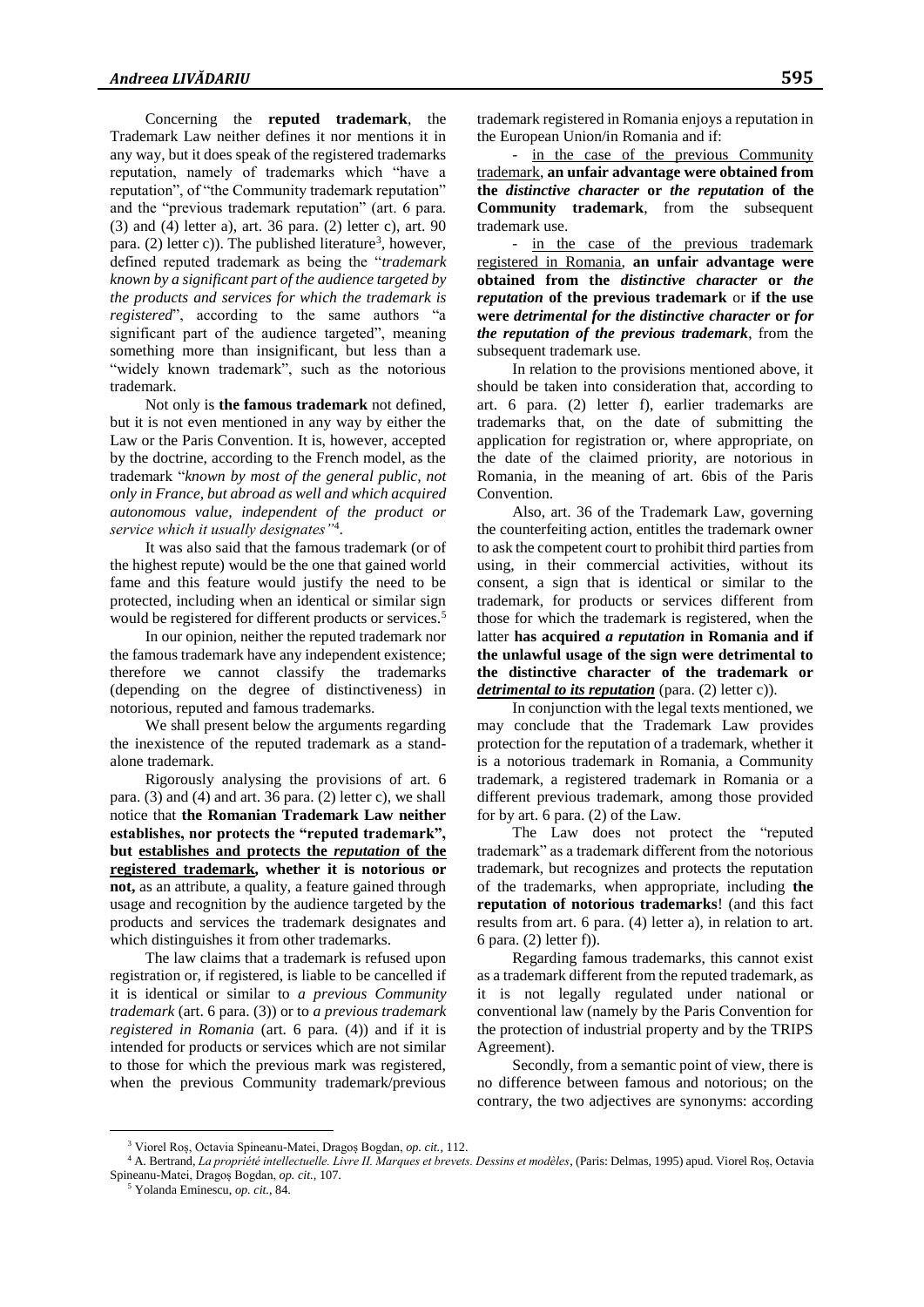to the Explanatory Dictionary of the Romanian Language, "**famous**" means *renowned, famed, illustrious*, while "**reputed**" ("of repute") means *famous, famed, renowned, glorious, illustrious*.

Thirdly, but perhaps the most important part, since the jurisprudence did not feel the need to recognize a third category of trademarks, alongside the notorious trademark and the reputed trademark, we may admit that only a false need may boost the recognition and protection of the famous trademarks *per se*.

In conclusion, for the reasons set out above, the famous trademark is a doctrinal creation<sup>6</sup>, whose existence, if accepted, would be ineffective because such a category of trademarks would not find applicability in practice.

Therefore, our opinion remain that there are no notorious, reputed or famous trademarks as trademarks with a different legal regime; however, notorious trademarks exist, as they are recognized by national and conventional law. There are no reputed trademarks, but the "of repute" concept does exist and the Romanian Law makes available, to the trademarks owners, means of protection for these trademarks. There are no stand-alone famous trademarks; the concept of "famous trademark", should we admit its existence, it is at most a synonym for the notorious trademark.

# **3. The legal regime of the notorious trademark.**

In essence, the notorious trademark is a trademark with a distinctive power, superior to other registered or unregistered trademarks. This is due to the fact that the notorious trademark is the trademark widely known, in Romania, by the audience targeted by the products and/or services to which it is applied/ which it designates.

For that matter, the published literature admits that the notoriety is a way of acquiring the exclusive right of a trademark, in relation with the fact that "the notoriety of the sign chosen as a trademark has the same effects as its registration: the trademark owner is protected in terms of the use and registration of said sign by other parties"7.

Concerning its provisions, the Law grants unlimited protection to the notorious trademark, as **even a holder of an unused trademark on the Romanian territory** may subject to national courts an action for annulment or an infringement action against the person who takes over its trademark or may oppose the registration of such trademark to the State Office of Inventions and Trademarks. However, notoriety must be proved according to the criteria and methods set out by the Trademark Law and its Implementing Regulation, namely: the notorious trademark degree of

 $\overline{a}$ 

distinctiveness (initial or acquired) in Romania; the notorious trademark duration and extent of use in Romania in relation to the products and services for which a trademark is sought to be registered (if the notorious trademark is used in Romania); the notorious trademark duration and extent of advertising in Romania: the notorious trademark geographical area of use in Romania (only if the trademark is used in our country); the degree of knowledge of the notorious trademark on the Romanian market, of the targeted audience segment; existence of identical or similar trademarks for similar or identical products or services, belonging to someone other than the person who pretends that its trademark is notorious (art. 24 para. (1) from the Law).

The trademark notoriety must be proved by its owner, by any evidence, as "acts" may be presented (art. 19 para. (6) of the Trademark Law Implementing Regulation) such as those concerning the marketing/sale of products or services under the known notorious trademark, the import or export of the products on which the notorious trademark is applied, the advertising of products and services under notorious trademark known in Romania.

However, in order to establish that a trademark is notorious, it should be well-known, on Romanian territory, by the Romanian audience segment towards targeted by the products and services for which the trademark is used (art. 19 para. (1) of the Trademark Law Implementing Regulation). The quoted legal text provides for two *sine qua non* conditions ruling the trademark notoriety, conditions that have as reference elements the Romanian territory and the Romanian audience segment targeted by products or services. According to the law, the good or less good knowledge of the trademark is examined in relation to these elements.

The notorious trademarks are recognized by both the Paris Convention (as revised in Hague in 1925) and the TRIPS Agreement. The Paris Convention enforces the Paris Union members (among which Romania as well) to refuse, ex officio or upon request, the registration or to prohibition on using a trademark which constitutes a reproduction, imitation or translation of a trademark which *"the competent authority of the country of registration or use shall consider to be notoriously known as already being the trademark of a person entitled to benefit from this Convention and as being used for identical or similar products"*, the same being true where the essential part of a trademark constitutes "a reproduction of a notoriously known trademark or an imitation that may be confused with it" – art. 6bis.

Given the context, it should be noted that the Romanian translation of the Paris Convention (under Decree no. 1177/1968) is slightly unfortunate and likely to lead to "confusions", given that the terms "well-known" and "noitoirement connues" from

<sup>6</sup> Andre Bertrand, G.H. Bodenhausen and Yves Saint-Gal are among foreign authors that admit the existence of the famous trademark.

<sup>7</sup> Viorel Roș, Octavia Spineanu-Matei, Dragoș Bogdan, *op. cit.*, 103.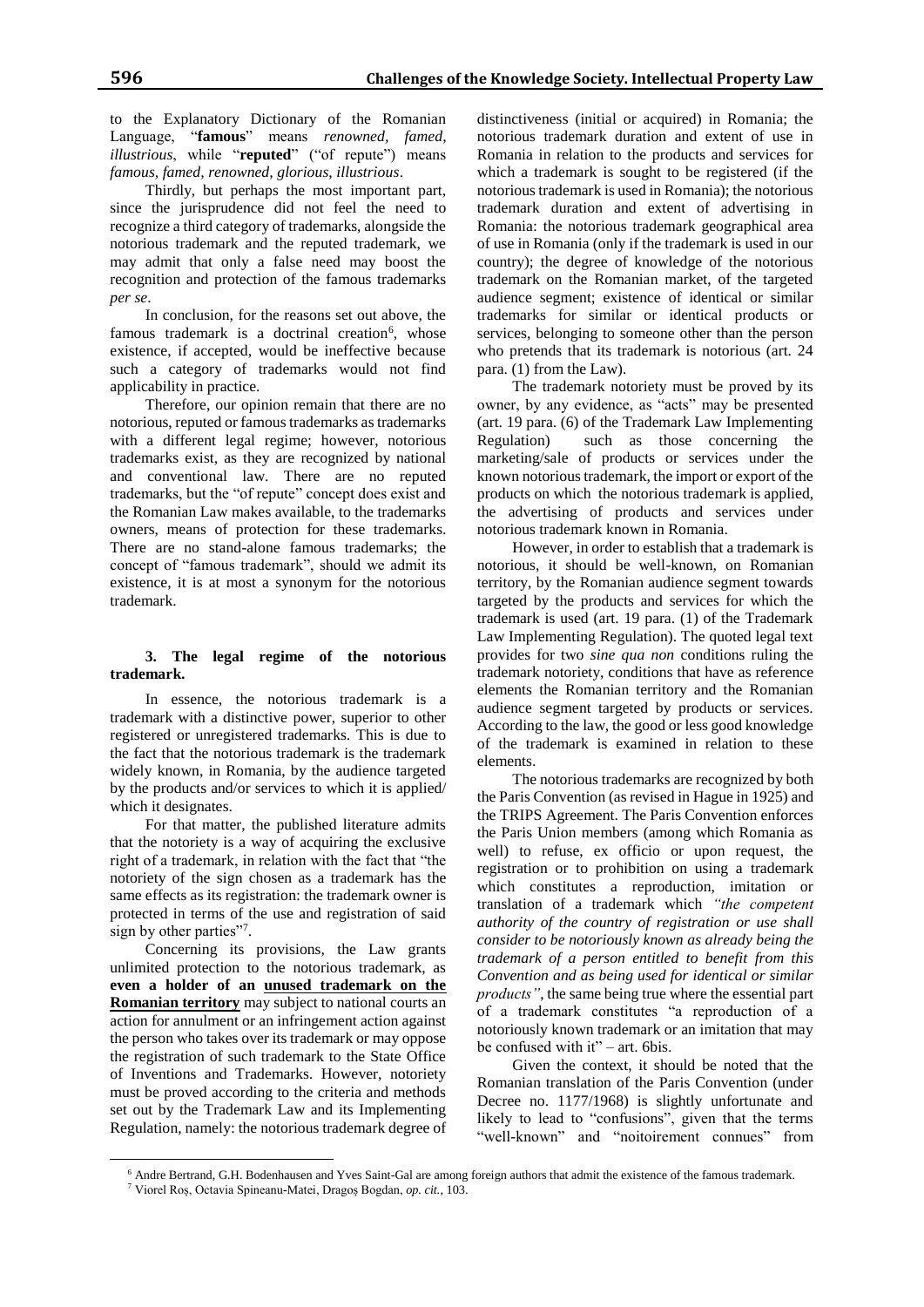English and French were translated into Romanian as "notoriously known", although the correct translation would have been "notorious".

According to art. 16 item 3 of the TRIPS Agreement, with respect to art. 6bis of the Paris Convention, the notorious trademark shall also be protected against identical or similar signs which will be registered for products or services different from those designated by the "**registered trademark**". The published literature granted, to the quoted text, an interpretation according to which the protection imposed on notorious trademarks by means of art. 6bis of the Paris Convention is also extended to the products or services that are different from those sold under the notorious trademark, conditional on the **prejudice of the trademark owner interests**, as well as the **registration of the notorious trademark**: "*TRIPS expands the protection area for the notorious trademark, including products and services that are not identical or similar (…); however, the protection shall be extended only for registered notorious trademarks, and not for unregistered notorious trademarks as well. However, TRIPS does not intend to amend the Paris Convention and dispose of the registration of notorious trademarks in all cases"*<sup>8</sup> .

# **4. Civil law means for protecting the notorious trademark**

As with other trademarks, notorious trademarks may be protected by owners either under the administrative proceeding, by introducing opposition proceedings (under art. 19 in conjunction with art. 6 and with reference to art. 24 of the Law), or during legal proceedings, the notorious trademark right owner having available, where appropriate, the action of infringement, annulment or unfair competition (as regulated in art. 36 of the Law).

If the action of annulment seeks the annulment of a registered trademark which conflicts with the notorious trademark, the action of infringement tends to force the usurpers to stop using signs meant to cause damage to the notorious trademark right owner and to pay compensation for damages caused.

The action of infringement may also be used by the notorious trademark right owner for defending the reputation of its trademark.

According to art. 36 para. (2) letter c), when a sign identical or similar to a trademark is used for products or services different from those for which the notorious trademark is registered, its owner may bring an action of infringement, if the unlawful use of the sign is meant to cause damage to the trademark reputation. The action is also brought against a notorious trademark owner, under the condition that said trademark had been registered.

 $\overline{a}$ 

The published literature states that the extension of trademark protection (notorious or not) on products and services different from those for which the trademark was registered constitutes an attenuation of (and not a derogation from) the effects of the trademark specialty rule.<sup>9</sup>

By comparison to the provisions of the Trademark Law analysed above and in relation to the fact that both a registered trademark and a notorious trademark (registered or not) may gain a reputation, we believe that the owner of a trademark with a reputation may bring, if necessary, an action for the acknowledgement of the trademark reputation.

At the same time, we believe that the existence or inexistence of the trademark reputation shall be proved within the action for the reputation acknowledgment, taking into account the criteria for examining the notoriety, as defined and provided for in art. 24 para. (1) of the Law and art. 19 of the Regulation.

#### **3. Conclusions**

Neither the provisions of Law no. 84/1998 on trademarks and geographical indications, nor the Paris Convention, nor the TRIPS Agreement do not allow us to classify the trademarks based on their degree of distinctiveness, in notorious trademarks, famous trademarks and reputed trademarks. As stated from the interpretation of the legal provisions, if the recognition and existence of the notorious trademark is certain, the other two categories do not exist.

In reality, the Law, by recognizing the reputation of a trademark, does not protect the concept of "reputed trademark", but the trademark reputation itself, reputation that may coexist with a notorious trademark, registered or unregistered, and also with a registered trademark, according to common-law. However, what must be remembered is the fact that, in order to have its reputation protected, the notorious trademark must be registered.

However, an interesting problem is the fact that any person that registers a trademark wishes for the sign thus registered to gain reputation among the audience segment targeted by the products or services it designates.

However, if it does not gain reputation, does the trademark still perform its function of differentiating the products and services and of indicating their origin? May we claim, concerning such a trademark, that it lacks distinctiveness? In essence, could a trademark without reputation be cancelled? What is the boundary between the reputation and distinctiveness required both at the time of submitting the application for the registration and for its survival in the commerce? The answers to these questions,

<sup>8</sup> Viorel Roș, Octavia Spineanu Matei, Dragoș Bogdan, *op. cit.*, 103.

<sup>&</sup>lt;sup>9</sup> Jérôme Passa, *Droit de la propriété industrielle* (Paris: L.G.D.J, 2009), 175. The rule "attenuation" takes place only for the trademark reputation protection.